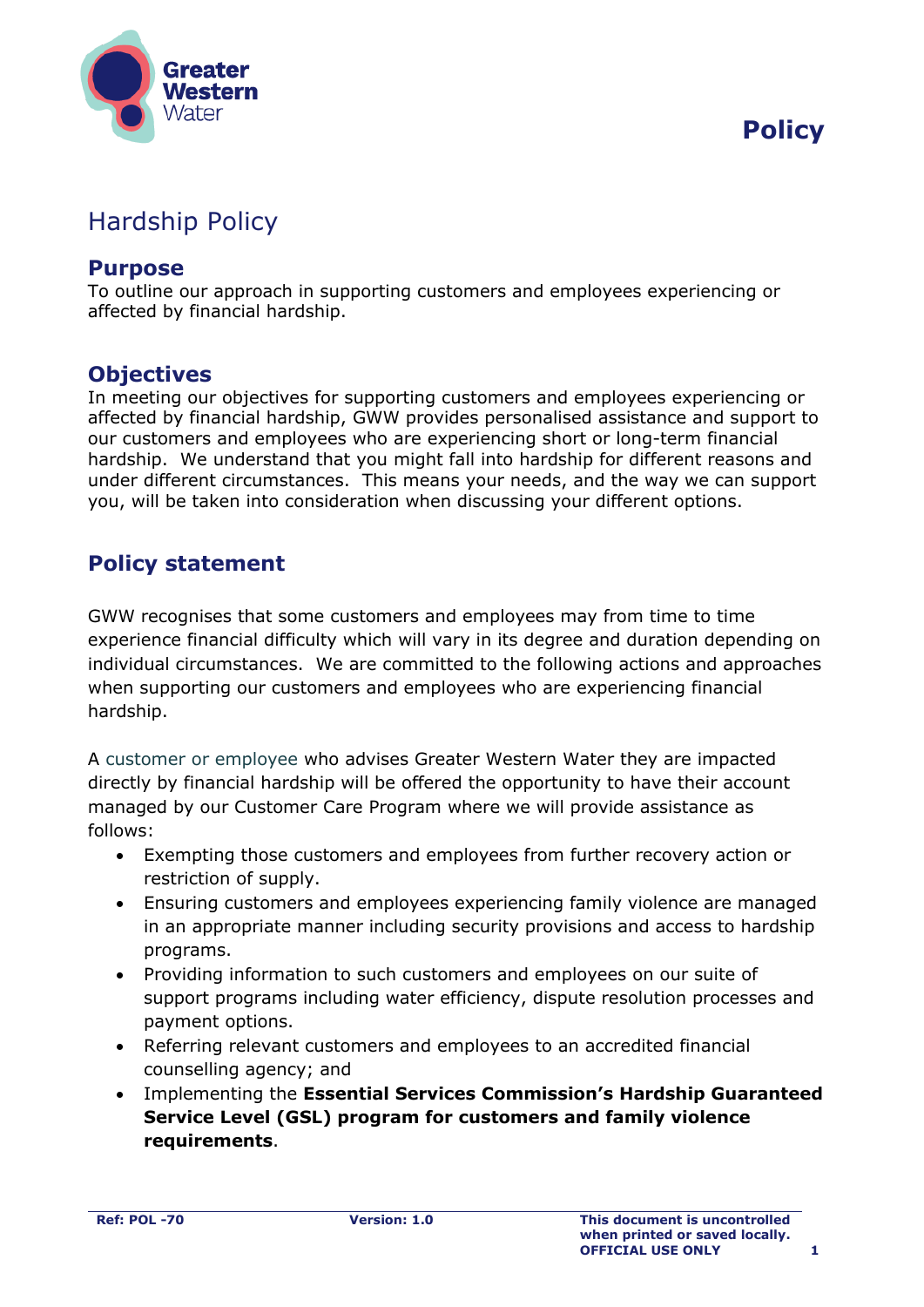



## **Framework and Implementation for Hardship**

This Policy guides our customer contact centre and credit management processes, which are outlined in our Customer Charter. This Policy is implemented via our Hardship Guidelines, which:

- Encourage the early identification of customers and employees experiencing hardship.
- Explain the rights and responsibilities of our customers and employees.
- Direct the provision of relevant and timely information for customers and employees experiencing financial hardship.
- Allocate accountability for managing such customers and employees within the business; and
- Provide for training of our staff to ensure customers and employees in hardship are treated with sensitivity and without value judgments.

#### **Related Policies and Procedures**

- Protected Disclosures Policy 2013
- Privacy Charter issued October 2007
- Family Violence Policy
- Collections Policy

## **Accountability for Implementation**

- Managing Director
- General Managers
- Manager Communications & Corporate Relations
- Managers
- Team Leaders
- Implementation will be overseen by Risk and Compliance General Manager, Customer Experience and the General Manager People and Safety.

#### **Roles and responsibilities**

The Executive Leadership Team is responsible for incorporating our responsibilities under this policy into our business planning activities.

The General Manager, Customer Experience is responsible for directing, reviewing, and reporting upon the implementation of the Hardship Policy for our customers.

All our Customer Contact staff are trained in the Hardship Policy and programs and can sensitively engage with customers.

#### **References**

| IRD -136      | Hardship Guidelines                             |
|---------------|-------------------------------------------------|
| <b>PRO-75</b> | Procedure for Managing Enquiries and Complaints |